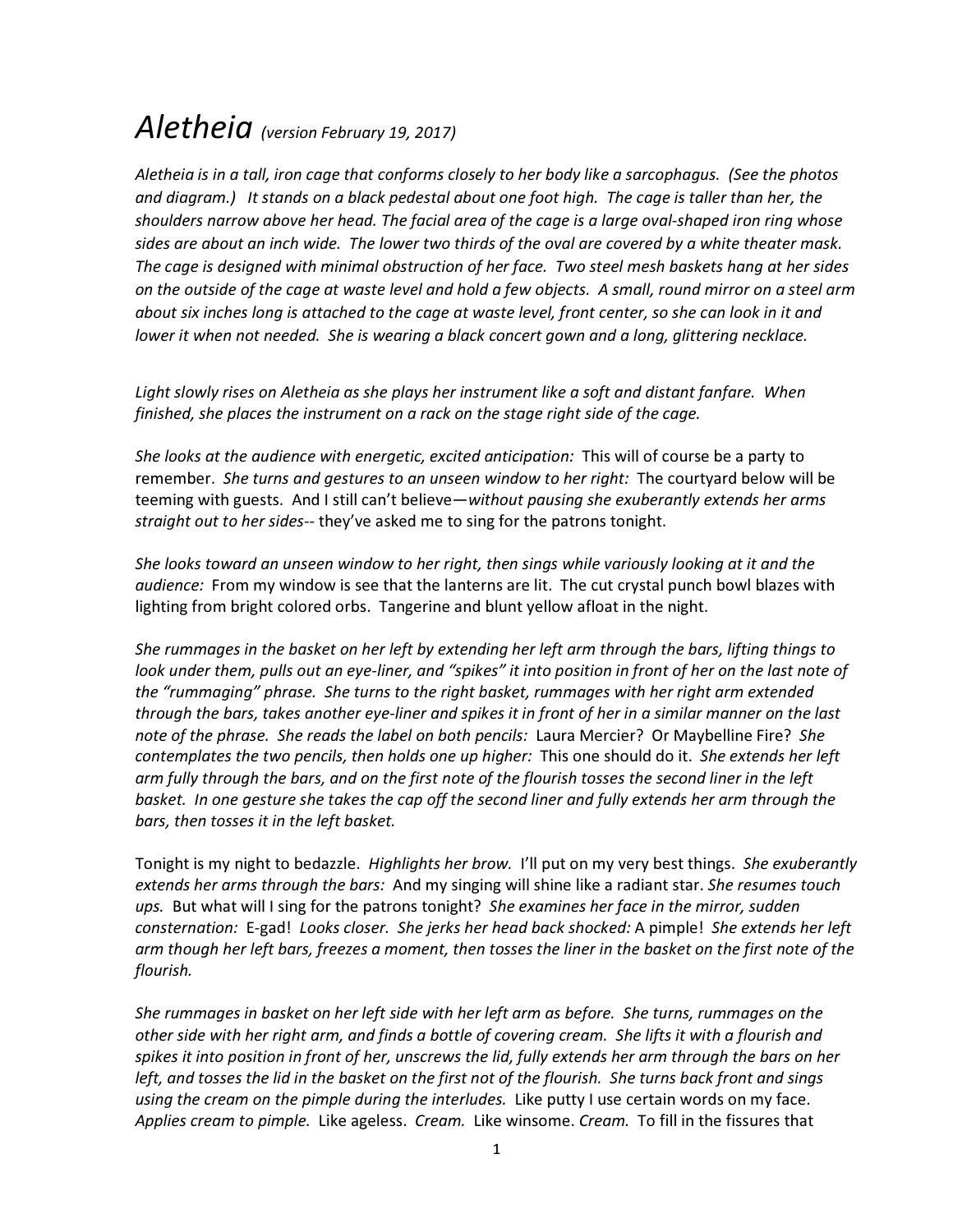define the lines of years. She quickly wipes her fingers with a beige hanky from her right basket, turns to the left basket and searches for the cell phone which is set on speaker mode.

She extends her arm with it through the bars, and holds it in front of her in a reverie. Jeremy, are you there? She waits for a response and reveals a sense of abandonment. Slightly frustrated: Check your computer my dear. Pause as she waits again. She brings the phone inside the cage, closes it, turns and extends her arm through the bars on her left side, and tosses the phone into the basket on the first note of the flourish. Oh well. She exuberantly extends her arms through the bars on both sides: My songs will enchant them tonight.

She rummages in the basket on her left and finds a container of facial powder, spiking it into position on the last note of the phrase. She turns to the basket on her right, rummages with her right arm, lifting two or three objects before she finds a powder brush and spikes it in front of her on the last note of the phrase. She studies the label on the container: L'Oreal Dazzeling Sunlight. She looks closer to read the fine print: Micronized titanium dioxide? She looks up at the audience: Just what I need. She raises the brush like a conductor's baton, and sings, lightly conducting with the brush: Tell me the words that will make me forever young. She powders between the words: Like lovely. Powders. Like goddess. Powders. My sweet love.

With the brush in one hand and the powder in the other, she extends both arms through the bars on each side, and tosses the brush and powder into the baskets on the second to last note of the phrase.

Pause. She reaches up and touches the mask. She sings to the mask while continuing to touch it: Follow me my light as I walk the ways of blood. As she sings, a small light slowly illuminates the front of the mask, and then a small light behind the mask causes its eyes to be ringed with light. The effect should make the mask seem as if it is coming to life. She lowers her arm from the mask and faces forward. (This effect can be used at various points in the work.)

She takes some opera glasses from her right basket and observes the gala attendees through the window. When she sings, she turns toward the stage front, but during the interludes she turns to the window and uses the glasses to observe the party. They're already standing around waiting for me, chatting at tables with bottles of wine, and carefully selected hor d'oeurves. They could be cows quietly mooing, moving toward bales at the fence, but satin and gabardine cover their torsos, and the hungry have hidden their horns. Everywhere echoes frivolous banter, pleasantries timidly filling the air.

She returns the glasses to the right basket, rummages in the basket on her left, slowly and reflectively takes her cell phone from it near the end of the phrase, and holds it in front of her with her arm extended in front of her through the bars. She looks at the phone reflectively, waits for an answer. When none comes, she asks: Jeremy, are you there yet? She again watches and listens with a slight sense of abandonment when Jeremy does not answer. She speaks to the unanswered phone: Tonight will be a night to remember. Let my breasts rise in your hands again. She pauses a moment in reflection, snaps the phone shut, extends her left arm through the bars, and tosses the phone in the basket.

She takes a hair brush from her left tray with her right hand, holds it slightly above her head like a conductor's baton, and begins lightly conducting with it as she sings: It's my words that will keep me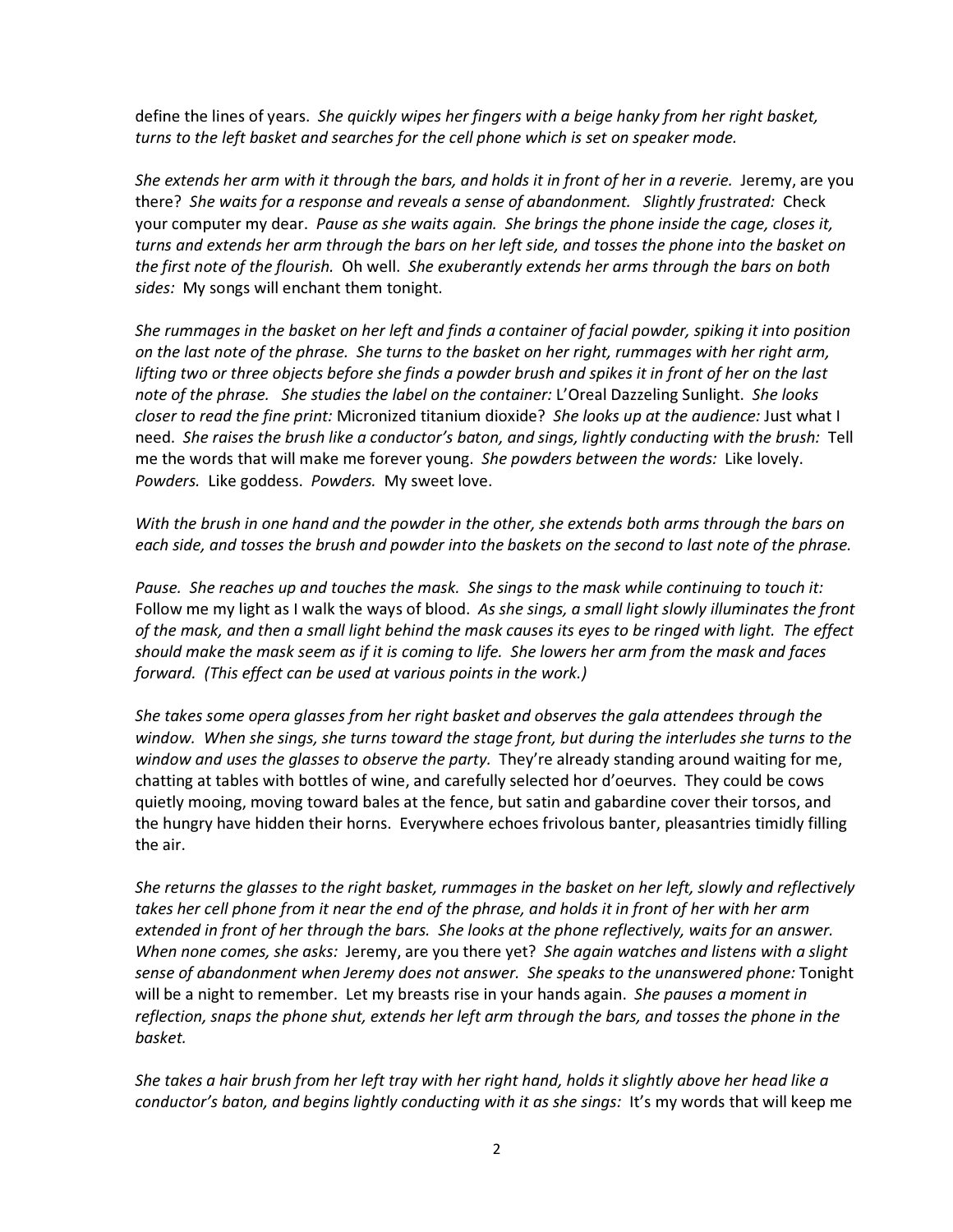forever young. She brushes her hair during the interludes between words: Like healing mud. Brushes. Like cucumbers. Brushes. Like mayonnaise.

She returns the brush to the basket, briefly pauses in thought, reaches up and touches the mask as if she were entering another world, and sings to it while continuing to touch it: Illumine my face for the kiss, or the slap of the glove. The mask goes through the same stages of lighting as before.

She lowers her arms, briefly looks for the panty hose in her right basket, and finds them draped across the horizontal brace behind it. She whips the panty hose around in front of her, examines them, sees a huge hole in the seat, sticks her hand through it, turns to her right and raises them above her head, and tosses them away.

She turns back front. She notices the wind from the window, turns toward it, and touches her face with both hands as she feels the breeze upon it. She sings toward the window: Gentle breeze swirling from the window. Carry my words in your peaceful arms. Raise my voice to the sky. She raises her arms through the bars and sways in the breeze.

She turns front, puts her hands on the bars, pauses in thought. She rummages in her left basket with one hand as before, and takes a small bottle of mouthwash, removes the lid, puts it in the left basket, swigs off last amount, vigorously swishes, throws her head back and gargles loudly, swishes vigorously again, turns to her left, and spits. She then turns front, looks at the empty bottle, turns to the right side of her cage, raises the bottle above her head, aims, and tosses it over the top brace.

She turns back front and contemplates her bars while touching them with her hands. She takes her phone from her left basket and holds it in front of her with her arm extended and resting on the cross brace. She pauses reflectively looking at the phone. She addresses the phone: Jeremy? Then again, more insistently: Jeremy? She sings in a quiet, confidential tone as if speaking to Jeremy: Yesterday a lady complained about tonight's benefit. Realizing he is not there, she gradually closes the phone, but continues singing the story in a quiet, confidential tone anyway: She was concerned about the lati-da guest list. As if revealing inside information: It's a party for mostly—almost whispered--you know, really rich people.

Pause. She returns the phone to her left basket, rummages in it, brings out a bottle of perfume and spikes it into position in front of her. She turns to her right basket, rummages, and brings out another bottle of perfume. She looks at both, returns the bottle in her left hand to the left basket, turns and takes the hanky from her right basket, vigorously rubs the label clean on the remaining bottle, returns the hanky to her right basket, takes the other bottle back out of her left basket, and examines each, first the one in her left hand, then the one in her right. Which one is me? Ghost Mist or Angel Innocent? She pauses a moment in thought while looking at the bottles, turns to her left basket, extends her arm though the bars, tosses the bottle in her left hand back in the left basket, and turns back front. She sprays the perfume in the air with an upward sweeping gesture, and lets it cascade down on her. Pause. Ah perfume, how it sweetens the wind—she sniffs the bottle—the vibrant breath of song, awakener of dreams. Put it with words and music, and maybe they'll make me young again.

She takes the opera glasses, variously looking through them out the window and turning front to sing to the public: What will they think when I sing for them? Will they turn from their friends and listen to me? Or is this merely a social event? Their mouths smeared scarlet or lined with manicured hair,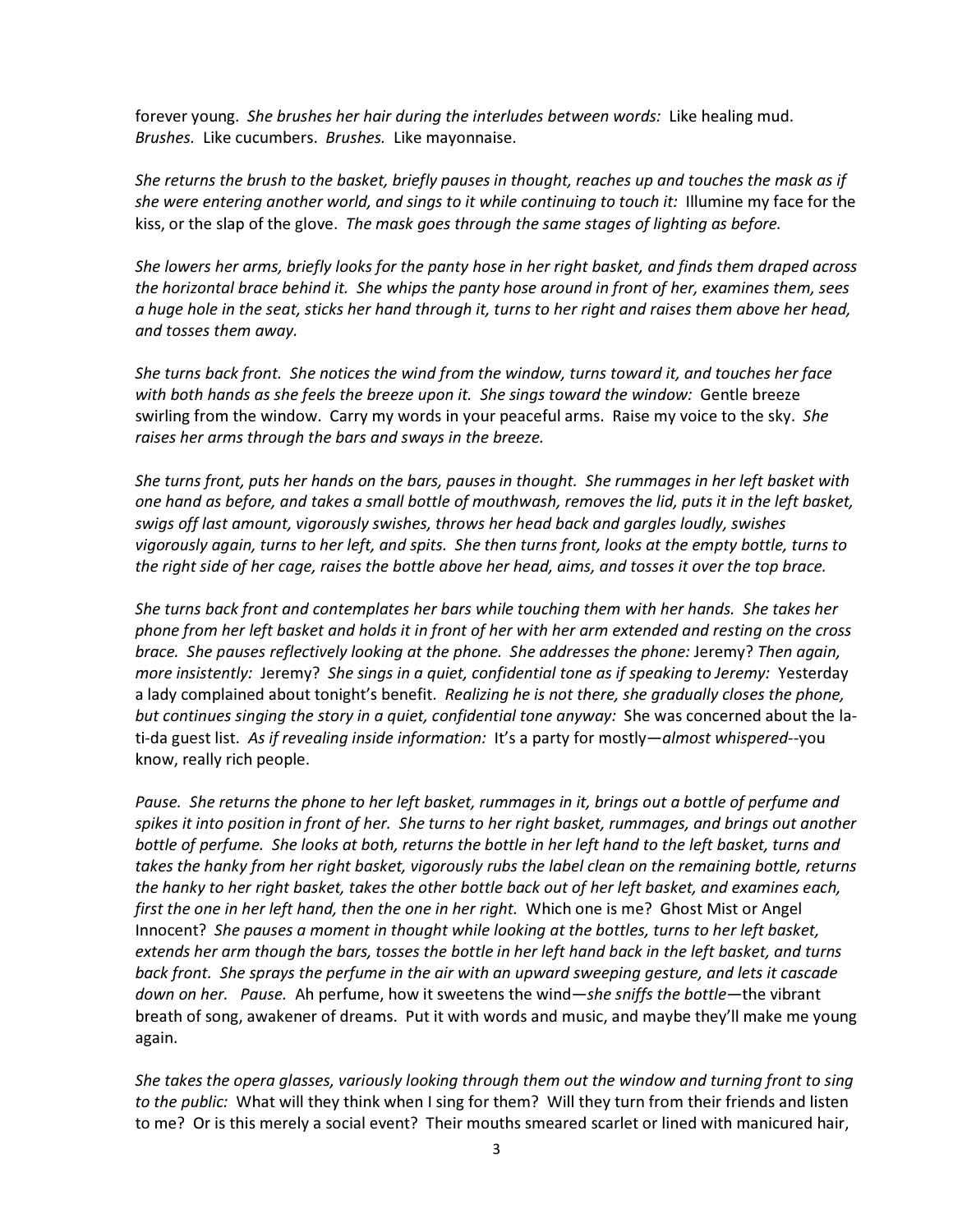open and shut like fishes sped up in a film. She briefly becomes more reflective, then resumes: It's time to go down to the courtyard and sing for the patrons, to brighten their night with some music. She becomes clearly doubtful: So why am I having this problem with going? She exchanges glances between the public and the courtyard while gesturing as if holding a knife: Shall I arrive with a grandiose entrance and dance with the man with the knife? She continues exchanging glances between the public and the window: Tomorrow over coffee, hands propping overstuffed heads, will they even remember if I were not there. She contemplates her bars, lightly touching them with her hands.

She takes an artist's small drawing mannequin from her left basket and holds it in her left hand. She reaches up and touches the mask with her right hand: Our ballads dream us into being--she reaches upward through the front bars with her right arm to an imaginary scene before her eyes--each word etching a scene. She raises one arm of the puppet to match the position she had when reaching to her imaginary scene: And then I fall out of a dream—she raises the mannequin with her right arm into the imaginary scene--and into another. She puts the mannequin in her left hand, touches the mask. Deep in water a gash tooth shark--with her right arm she makes a slow gesture as if tearing open her chest--rips my muscled body in two--with her right arm she raises the mannequin into the imaginary scene, gently moving it as if it were an actor in it--as I watch fading into death, liquid smoke of my own screams, rusty red, garlanding all around me. I see each word, sticky and reddish, hemoglobin grammar.

She puts the mannequin back in the left basket, and examines her bars as before: So what is the problem here? I mean really. The people? The music? My lack of courage? She continues to lightly test the bars. I've drawn my face for the party, but my eyes, and my words, refuse to remain in their almandine boundaries. She continues to examine the bars as before. Pause. Looking at the public, but also glancing toward the window: Music it seems has become a bit hard of hearing, it shuffles around like a ghost in an old opera house. She returns to testing her bars.

She takes her instrument, looks it over, silently tests it, then plays it. Yes indeed, this could be something for opulent patrons with nothing ambiguous in their lives. Except of course, their financial transactions. She plays another passage, then becomes quiet and reflective: And then I fall out of a dream. She returns to her upbeat tone: Now isn't that interesting? I hope they'll catch the meaning of that. We're weary of meaningless blather, but what can we say in a world so completely unhinged? Plays. But any resistance is strictly verboten. We classical singers and players rarely do that. Plays. So I'll continue with something abstract, with nary a word of protest, or they'll take our funding away. She plays a more extended solo, then returns the instrument to its rack.

Facing the public but glancing toward the window, she comments on her musical effort: Here downtown in the opera house, paid for by the patricians of rot, the patrons of neglect. She turns her focus to her front. I will rise up again. Free to wipe the sweat from my face. I will open my mouth and sing unscripted truths. She extends her arms to her sides: I will hallow this very room with my song.

She gently tests her bars. Pause. Cantabile e misteriso: When I arrived in Detroit, I went out and looked for this old ghost of an opera house. I enquired with a ragged old baroness languishing on the curb. The shabby old woman just looked at me then started to laugh and said--extends her right arm to point to the imaginary scene: There it is the ruin where people used to sing. She partially lowers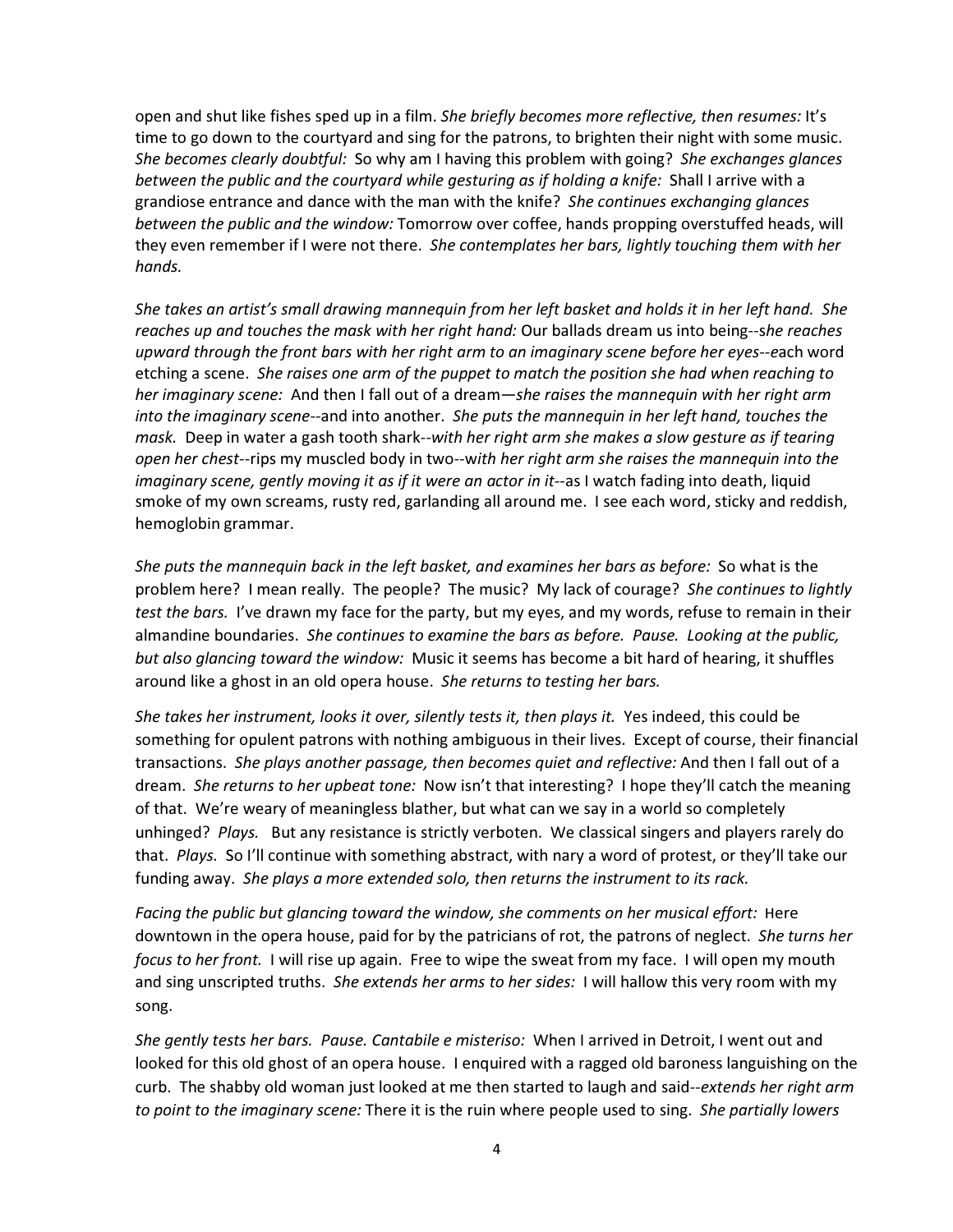her arm. As she beheld the urbane carcass of our old opera house—mimics the shaking motions of the giant-- it seemed like a giant had picked it up to see what treasure might fall out, then replaced it in the dump of mid Detroit to look for better booty. She hears a soft, distant memory of opera, looks up and touches the mask. She slowly lowers her arm and face about halfway through the opera excerpt. Again extending her arm to point to the imaginary opera house: Stage planks rotten, plaster fallen, in the corner lies a crippled chandelier. Petrified with decades of dust, a bombed church of hopes. And then the old lady sang—she again points to the opera house in her mind's eye: "How will my heart live? My voice is full of dust." She lowers her arm, looks forward, and hears the dying music of a badly broken piano.

She takes the mannequin and holds it in her left hand, then extends her right arm upward to the imaginary scene: I see satin shapes unbolting in languid skies. She lowers her arm, and shapes the mannequin into a dance-like pose, then lifts it into the imaginary scene and lightly sways it as if it were dancing: Take your afternoon kipper and tea with Leonardo. Admire his red gold hair. Leonardo. She lowers her arm. Hand him a banjo and hear how he cavorts on the strings. Innocent and yet grave: With you he will sing: Is there a serum against the flower crushers? Can you dance a jig in a flack jacket? Can you disarm the grammar? The grammar of the grim rapers?

Pause. She takes the phone and holds it before her as before. Quietly: And you Jeremy? Have you vanished too? She sings to the phone, but her focus gradually shifts away from it:

Into the splashless pool of silent losses, your fine hands.

Soundlessly singing, Beating heart-strung gestures. Keyboard howls.

She looks toward the window. A chorus softly answers: "The choir left and so I sing alone. How could I not have noticed? They must have grabbed their coats. How did I miss their shuffles toward the gate?"

Pause as she looks forward into the distance. She then sings to the phone: We'll be in the lime-light beyond this world.

She looks up, touches the mask, and sings to it: Singing is transcendence. As she slowly lowers her arm and looks forward: What will save us if not song.

Distant choral voices:

"You are the expanse, The star of life in the heart of sky."

She looks to the window: Why do my feet refuse to move?

She turns back front, sings to the phone: Living like condors,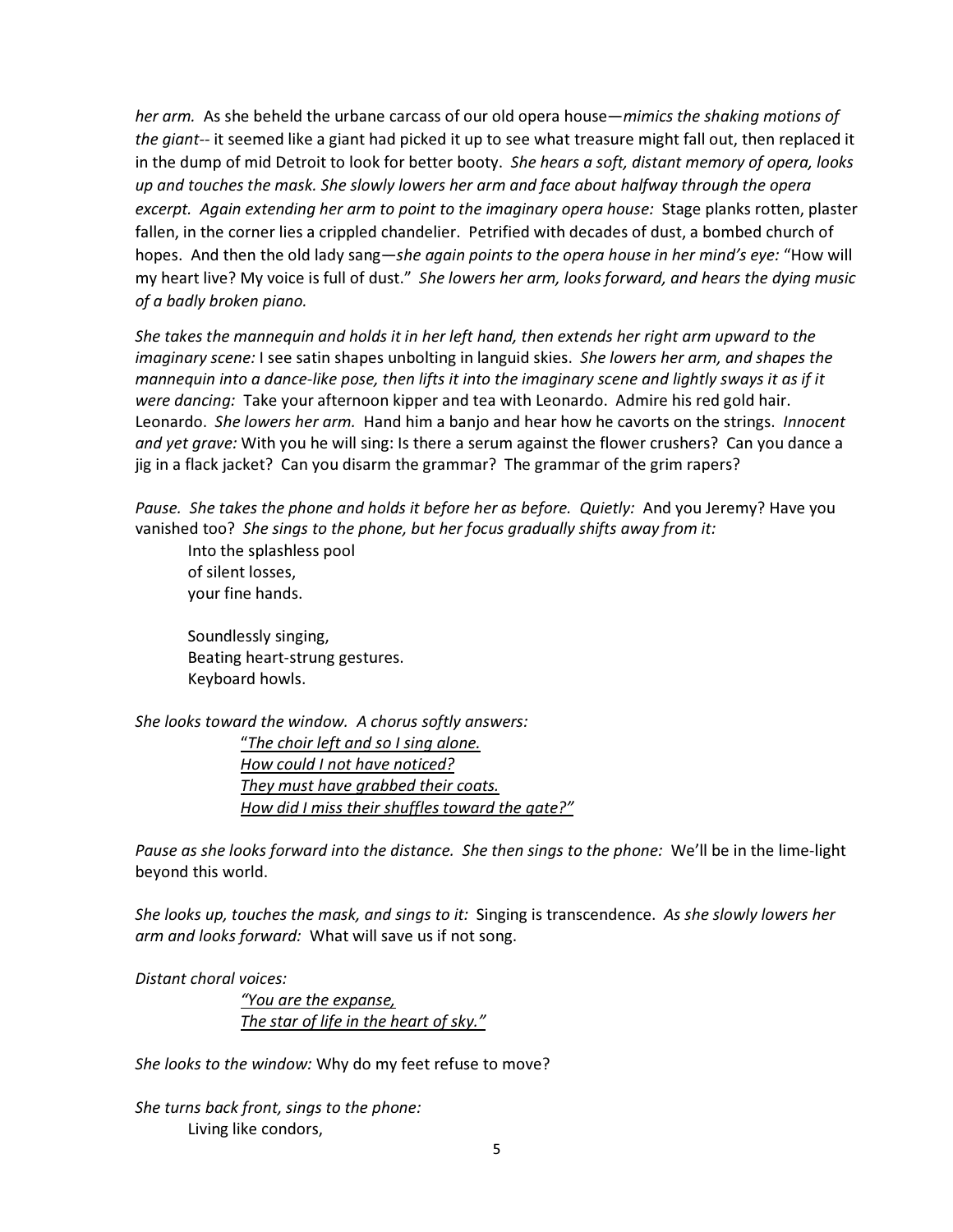Snow leopards, In beauty bound.

She looks toward the window and gestures to it: The party is lost to me now.

She turns back front, sings to the phone: Talk to me.

She looks to the front. Choral voices: "Wind, sand and water flow over me, Unmoving in a desert place."

She turns to the window and sings: The night is getting late.

She looks forward. Choral voices:

"You will sing without your robe, No way to shut your eyes. A glistening body in the night, A glistening body in the light."

She sings to the phone: Talk to me. Talk to me. She brings both her hands together while still holding the phone: Talk to me.

Pause. She puts the phone away. Cantabile e misterioso: That night I dreamt I heard voices that conjured hand worked lace, and fat bespatted tycoons, and tightly cinched whale bone corsets.

She again hears the distant memories of opera, looks toward the mask, and passionately mimics singing the soprano's voice.

She extends her right arm to gesture to the imaginary scene: On its side in a pile of rubble an old wreck of a grand piano plays, a beached whale with broken teeth, twitching out the sad aria of our last night on earth.

She lowers her arm and listens to the broken piano.

When I awoke, the faint smell of coal smoke and honey suckle lingered in the gone echo—as she raises her arm to the imaginary scene--of the soprano's high C.

Long pause. She tentatively looks at the mannequin, then takes it. Pause.

She looks up and touches the mask:

Follow me my light----holding the mannequin by its base and with it facing the public, she slowly adjusts it into various positions as if planning her own choreography-- As I walk the ways of blood. Illumine my face for the kiss Or the slap of the glove.

She gestures to the room, extending both arms through the bars: I will hallow this room with my song.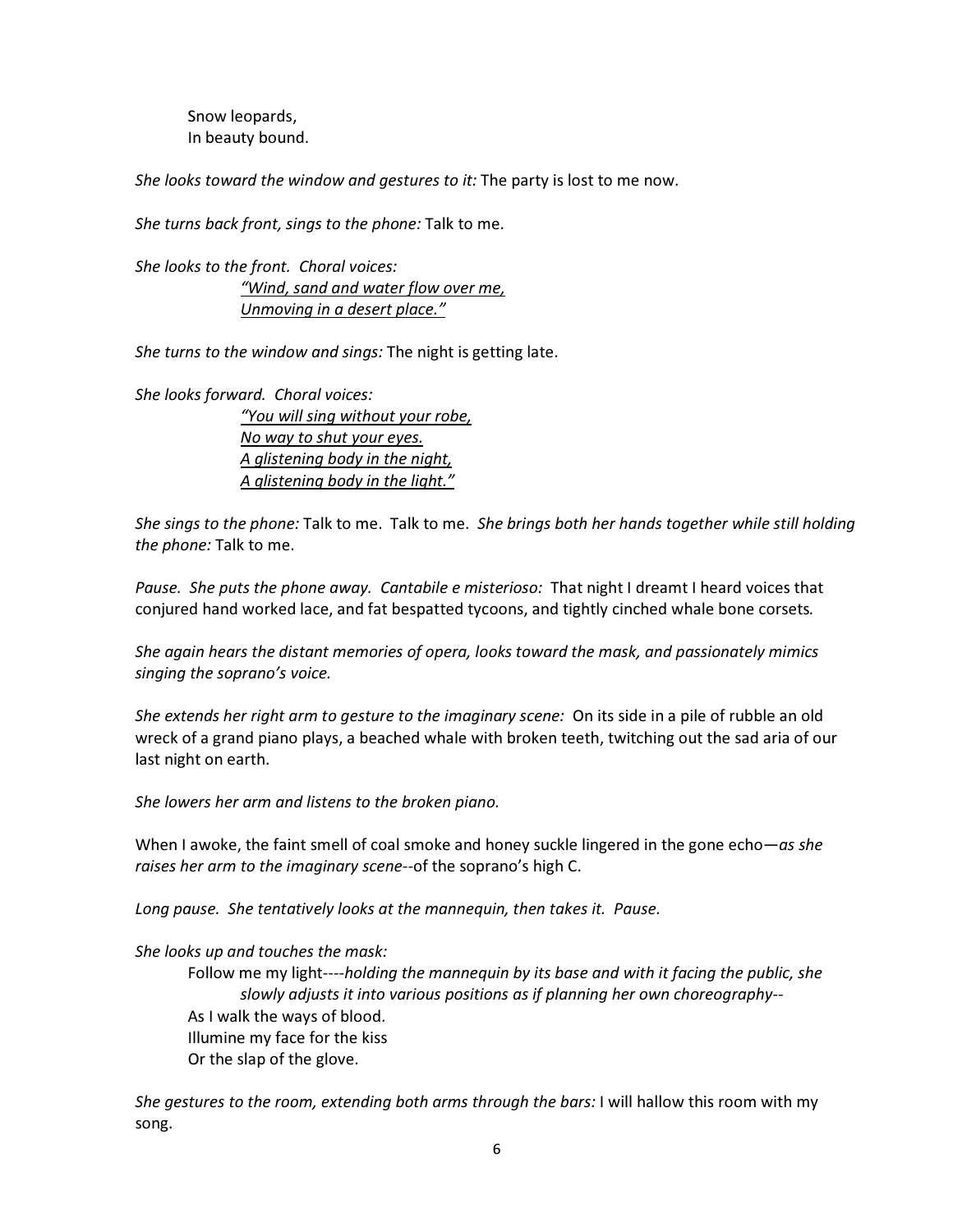With the mannequin facing the public, she extends its right arm upward. Time to inhale the fetid air and sing.

She raises her right arm into a position similar to the mannequin's. Time to gesture my love for those in the cheapest seats.

She looks up and touches the mask.

Follow me my light--she lowers her arm and choregraphs the mannequin, leaving it again with the right arm raised--

As I sing the air of being. She extends her arm through the bars and gestures to the imaginary scene: Lead my feet beyond

That which I am seeing.

She turns to the window. The night is getting late. Soon they'll all be gone.

She turns back front, raises her right arm to match the positioning of the mannequin. Time to bear my breast to eternity All around carried by my voice.

She brings her arm back inside the cage, but continues looking at the imaginary scene: Follow me my light As I walk the ways of blood She touches her face: Illumine my face For the last scene's kiss of love.

During the long drone, she touches the mask, then alternates between testing her bars and looking at the mannequin in her left hand.

She turns to the window and sings, imitating a man slashing with a knife using a slow motion, horizontal sweeping gesture: I'll dance with the man with the knife. She turns to the front and sings: I'll sing a song they'll remember.

She extends her right arm through the bars and gestures to the imaginary scene. The mannequin in her left hand should have the same pose.

Born in the follow spot That illumines only innocence Only uncrushable love.

A lost war with no shots fired Here downtown in the opera house Paid for by the patricians of rot The patrons of neglect.

She slowly lowers her arm. She returns the mannequin to her left basket, takes her instrument and plays.